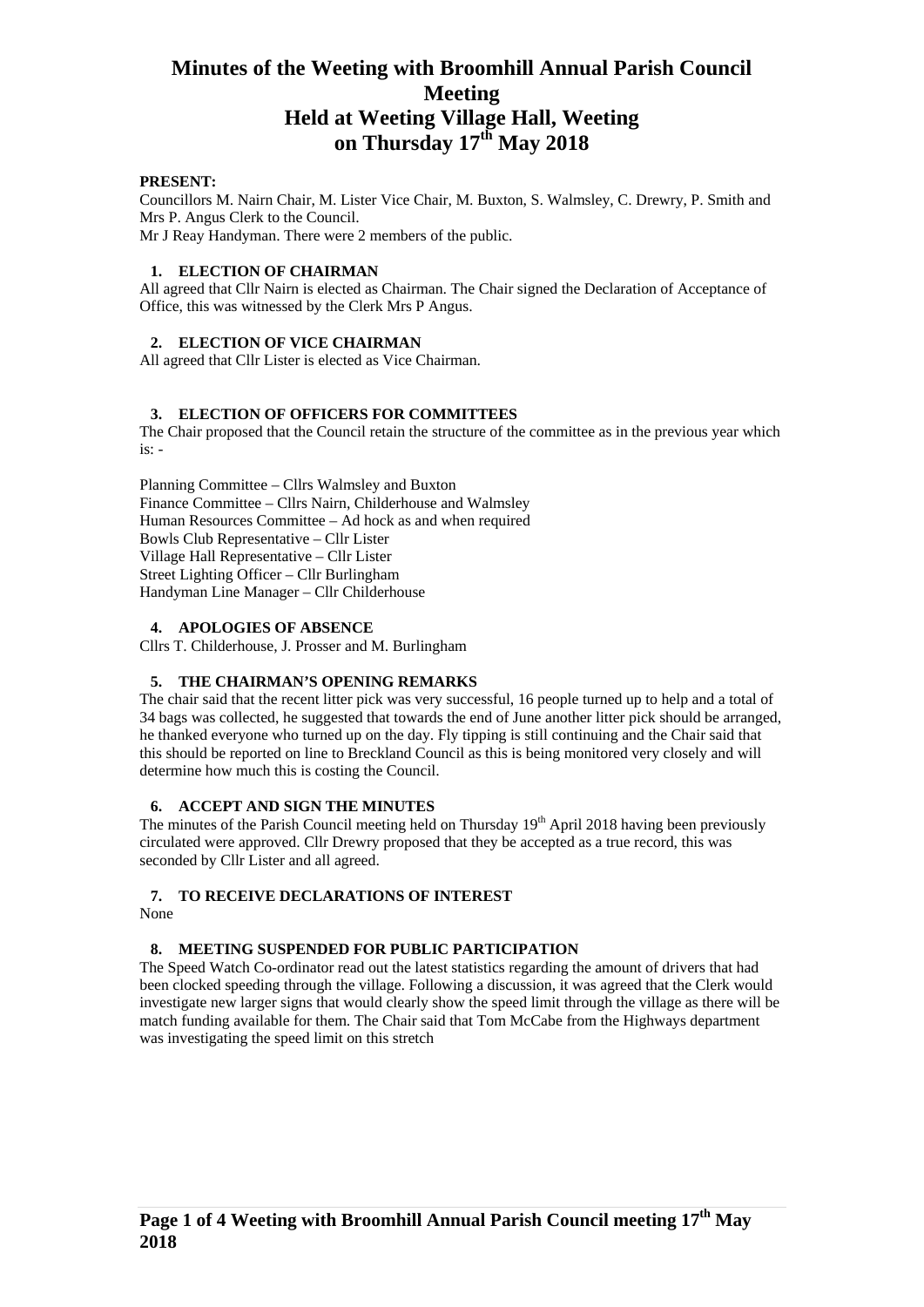# **Minutes of the Weeting with Broomhill Annual Parish Council Meeting Held at Weeting Village Hall, Weeting on Thursday 17th May 2018**

# **9. MATTERS ARISING**

#### **9.1 Outstanding Highway Matters – to discuss any outstanding issues**

Overgrown footpath from Angerstein Close to Methwold Road has been reported and the Clerk was told that this could not be cut at this time.

There was a discussion regarding the lack of service that we are receiving from Highways such as the Rangers visits and also that Serco visits to trim the verges has now been cut back to once a month, it was agreed that the Clerk will write to NCC complaining about the poor service.

#### **9.2 Street Lighting – Street Lighting officers report**

Nothing to report

## **9.3 Playing Field/Open Spaces**

The repairs to the Village Hall car park is coming on nicely and it was agreed to leave it shut for another month whilst the grass becomes established.

Cllr Drewry and the Chair has received complaints regarding the fitness camp users churning the Village Hall car park up and it was agreed by all that it is wrong to single out a single group – there are lots of other groups using the playing field and village hall that also use the carpark and the Parish Council was very pleased to see people using the village facilities. The Chair thanked Cllr Drewry for announcing the use of the CPR training kit for the defibrillator on the Councils Facebook page. There was discussion regarding the storage of the training kit and it was agreed that Cllr Drewry would ask the Village Hall if the kit could be stored in the hall.

#### **9.4 Parish Council Information Protection Policy – to adopt the Privacy Policy required for the new GDPR that come into force on the 25th May 2018**

The Chair signed the Parish Councils Privacy Police and this will be displayed on the Parish Council website.

# **10. REPORTS**

# **10.1 Chairman's Report**

The Chair said that Weeting would like to hold a few more litter picks. July the  $27<sup>th</sup>$  is Norfolk Day – to promote local business and organizations in the area. There is tour being organized by Mundford Parish Council to see the STANTA training area on the  $8<sup>th</sup>$  August, this tour is open to all and the tickets are £6.00.

#### **10.2 Clerks Report**

- Completed the Audit Figures and internal auditor has signed off as correct
- Wrote letter to person that was walking a dog on the playing field
- Invoiced NCC for fly tipping they have since come back with a letter explaining why they can't pay this invoice
- Reported various potholes Fengate Drove etc
- Brought new sign for the bottle bank area regarding fly tipping and dumping
- Sent letter of thanks to a resident who has been carrying out litter picks in Brandon Road
- Attended litter pick with other volunteers and arranged for the rubbish to be collected by Breckland
- Prepared the privacy forms for the Parish Councillors and website

# **10.3 Village Handyman Report**

- Took rail and 2 posts out on the Village Hall carpark to allow cars to park on the playing field.
- Cut back hedges on the playing field side of the dog walk.
- Cut back small tree that had come down on the dog walk
- There has been a small amount of fly tipping at the bottle bank, however there was a clear 5 days without any occurring.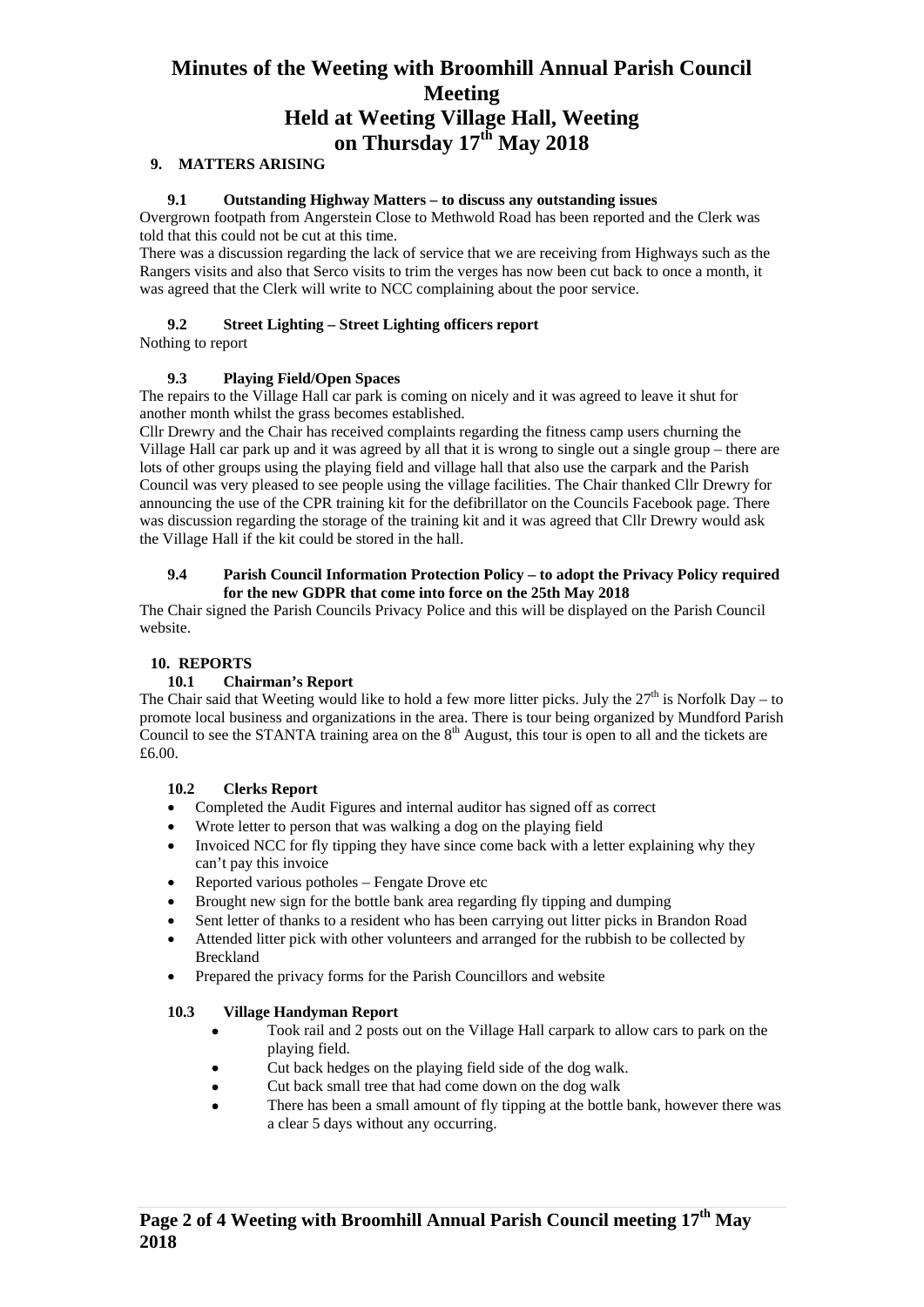# **Minutes of the Weeting with Broomhill Annual Parish Council Meeting Held at Weeting Village Hall, Weeting on Thursday 17th May 2018**

**10.4 Bowls Club Report** 

No meeting

#### **10.5 Village Hall Report**

No meeting

#### **10.6 Football Club Report**

Cllr Smith said he had spoken with the treasurer, secretary and the chairman and presented them with the electricity bills, the Clerk confirmed that these had still not been paid*.* The water supply has been switched off and the problem will remedied in the future, the Chair asked Cllr Prosser to put pressure on the football club to get this repaired. Cllr Smith said they were looking at rolling the pitch as and when required.

#### **10.7 District Councillors Report**

Not at meeting no apology sent

# **10.8 County Councillors Report**

Not at meeting no apology sent

# **11. CORRESPONDENCE – To report on any outstanding correspondence received by the Council**

None

#### **12. FINANCE**

#### **12.1 To Agree and Sign the Payments for April/May Invoices**

The following payments were authorised on Thursday the 17th May 2018, this was proposed by Cllr Buxton seconded by Cllr Lister and all agreed

The cheques were signed by Cllr Buxton and Cllr Walmsley

| <b>Balance for April 2018</b>                           | £37,612.00                                                                                                                                                                                                                                                                                              |                                                                                                                                                                                    |
|---------------------------------------------------------|---------------------------------------------------------------------------------------------------------------------------------------------------------------------------------------------------------------------------------------------------------------------------------------------------------|------------------------------------------------------------------------------------------------------------------------------------------------------------------------------------|
| Minus the following direct debits                       |                                                                                                                                                                                                                                                                                                         |                                                                                                                                                                                    |
| E-On Street Lights                                      |                                                                                                                                                                                                                                                                                                         |                                                                                                                                                                                    |
| E-On Street Lights Parrots Piece                        | £11.64                                                                                                                                                                                                                                                                                                  |                                                                                                                                                                                    |
| Viridor Waste Collection                                | £52.60                                                                                                                                                                                                                                                                                                  |                                                                                                                                                                                    |
| Mr J Reay Salary Paid by SO                             |                                                                                                                                                                                                                                                                                                         |                                                                                                                                                                                    |
| <b>Total Direct Debits</b>                              |                                                                                                                                                                                                                                                                                                         |                                                                                                                                                                                    |
| Plus, the following receipts                            |                                                                                                                                                                                                                                                                                                         |                                                                                                                                                                                    |
| <b>Breckland Recycling payment</b><br><b>Bowls Club</b> |                                                                                                                                                                                                                                                                                                         |                                                                                                                                                                                    |
|                                                         | £18.75                                                                                                                                                                                                                                                                                                  |                                                                                                                                                                                    |
| <b>Total Income</b>                                     |                                                                                                                                                                                                                                                                                                         |                                                                                                                                                                                    |
|                                                         |                                                                                                                                                                                                                                                                                                         |                                                                                                                                                                                    |
| <b>Description</b>                                      |                                                                                                                                                                                                                                                                                                         | <b>Total</b>                                                                                                                                                                       |
|                                                         |                                                                                                                                                                                                                                                                                                         |                                                                                                                                                                                    |
| Mileage 50 miles £22.50/ work boots £34.99              |                                                                                                                                                                                                                                                                                                         | £407.38                                                                                                                                                                            |
|                                                         |                                                                                                                                                                                                                                                                                                         |                                                                                                                                                                                    |
|                                                         |                                                                                                                                                                                                                                                                                                         |                                                                                                                                                                                    |
|                                                         |                                                                                                                                                                                                                                                                                                         | £586.72                                                                                                                                                                            |
|                                                         |                                                                                                                                                                                                                                                                                                         | £6.28                                                                                                                                                                              |
|                                                         |                                                                                                                                                                                                                                                                                                         | £194.08                                                                                                                                                                            |
| Fengate Fasteners - village maintenance supplies        |                                                                                                                                                                                                                                                                                                         | £18.53                                                                                                                                                                             |
|                                                         |                                                                                                                                                                                                                                                                                                         | £1,296.86                                                                                                                                                                          |
|                                                         |                                                                                                                                                                                                                                                                                                         | £18.75                                                                                                                                                                             |
|                                                         | <b>Total after Direct Debits and Income</b><br>Mrs P Angus Salary £492.97/Office allowance<br>Vests £40.08/Litter Pick gloves £12.88<br>E-On Football Club Electricity<br>Westcotec - Street Light Maintenance<br>Came and Company - Village Insurance<br>Weeting Village Hall - Hall Hire for meetings | £501.77<br>£200.00<br>£766.01<br>£2,059.31<br>£2,078.06<br>£38,924.05<br>Mr J Reay 67.5 hours £549.89 (200.00 paid by SO)<br>and phone £30.00/ No Fly Tipping Sign £10.79/High Viz |